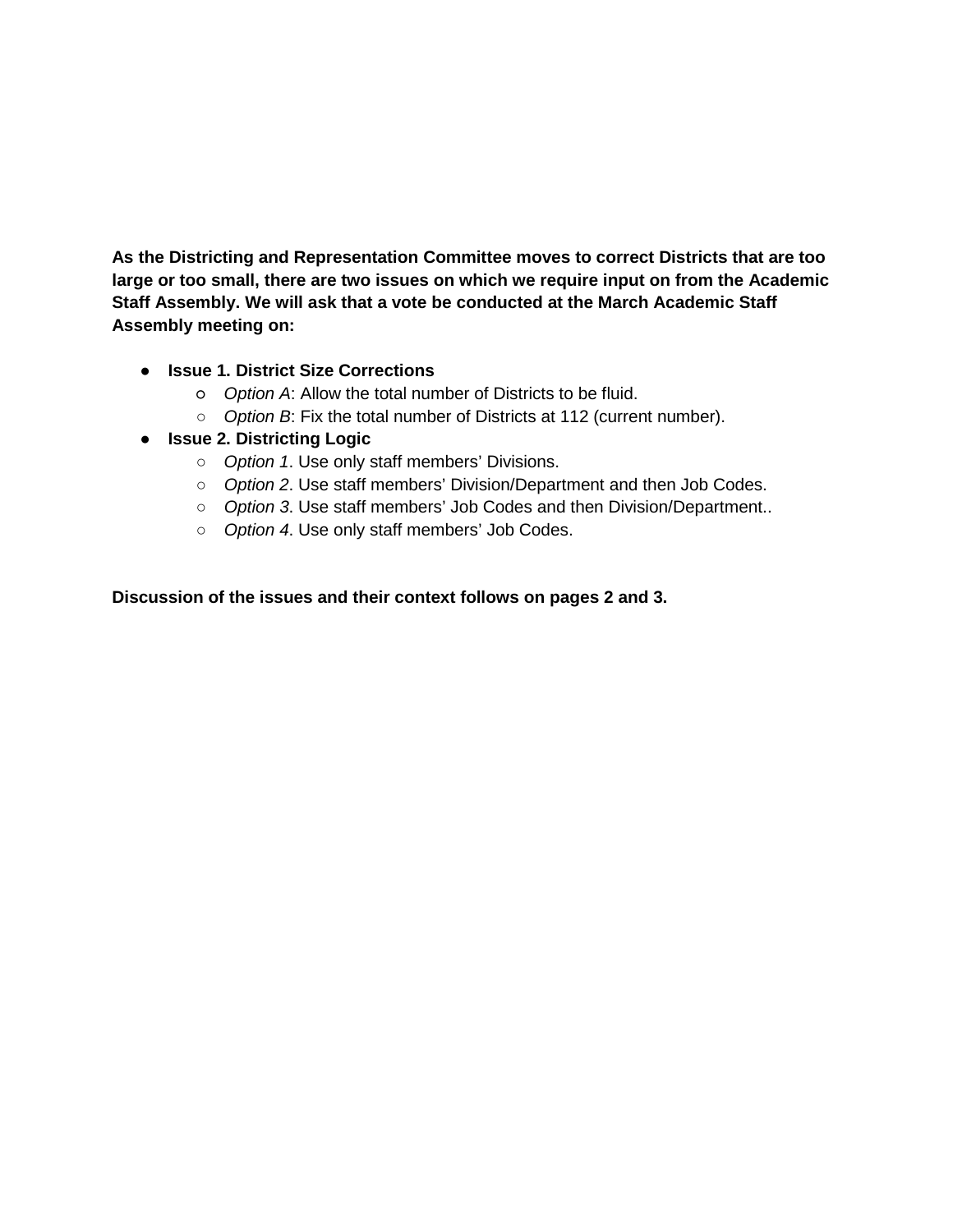## **Context**

Following the passage of new Assembly District size guidelines establishing boundaries "from a minimum of 0.6% of the total number of academic staff to a maximum equal to 1.2% of the total number of Academic Staff," there are 23 Districts that are too large and 35 Districts that are too small. As charged, the Districting and Representation Committee (DRC) seeks guidance from the Assembly on how to resolve the outstanding size discrepancies. The DRC and ASEC prefer to implement any changes prior to the April 2017 election of District Representatives to minimize disruption.

Please bear in mind the following provision as we discuss options.

ASPP 13.02.C.5 - *Individuals or groups presenting a reasonable basis for assignment to a different district, or to a new district, may appeal to the Districting and Representation Committee for reassignment. The Districting and Representation Committee, while adhering to the basic districting criteria approved by the Assembly, will give every consideration to possible district changes for individuals or groups.*

# **1. District Size Corrections**

So that the Assembly does not have to review each mis-sized District individually, the DRC proposes a blanket solution be chosen. The core issue for that solution is whether the number of Districts should be allowed to fluctuate or remain static. In the following options, *Districting Logic* refers to the logic governing who is placed in which District.

- *Option A*: Allow the total number of Districts to be fluid. The DRC splits too-large Districts into multiple Districts that use the same Districting Logic as the initial District. The DRC combines too-small Districts into Districts that meet size rules, and adjusts Districting Logic as needed to describe the new combination.
- Option B: Fix the total number of Districts at 112 (current number). When Districts become too large or too small, the DRC changes the Districting Logic that applies to them *and to related Districts* to redistribute members between them.

# **2. Districting Logic**

The rules the Assembly charged the DRC to apply when generating Districts are linked here: [https://drc.engr.wisc.edu/drc/districting\\_logic\\_drc.php](https://drc.engr.wisc.edu/drc/districting_logic_drc.php) The DRC suggests that this is an appropriate time to review these rules because they must be applied to a major reorganization of Districts to fix size problems. In all of the proposed options, Physical Location has been removed from districting logic due to a high rate of change associated with that rule, the low priority attributed to that rule by respondents to the Academic Staff Governance Survey conducted in 2015, and simple online tools like email, Qualtrics, and Google Drive that did not exist when the rules were created in 1989.

If the Assembly votes for a change in Districting Logic, the DRC will perform a full redistricting of Academic Staff. While this would require an election spanning all Districts this April, every effort would be made to distribute current Representatives across the new districts.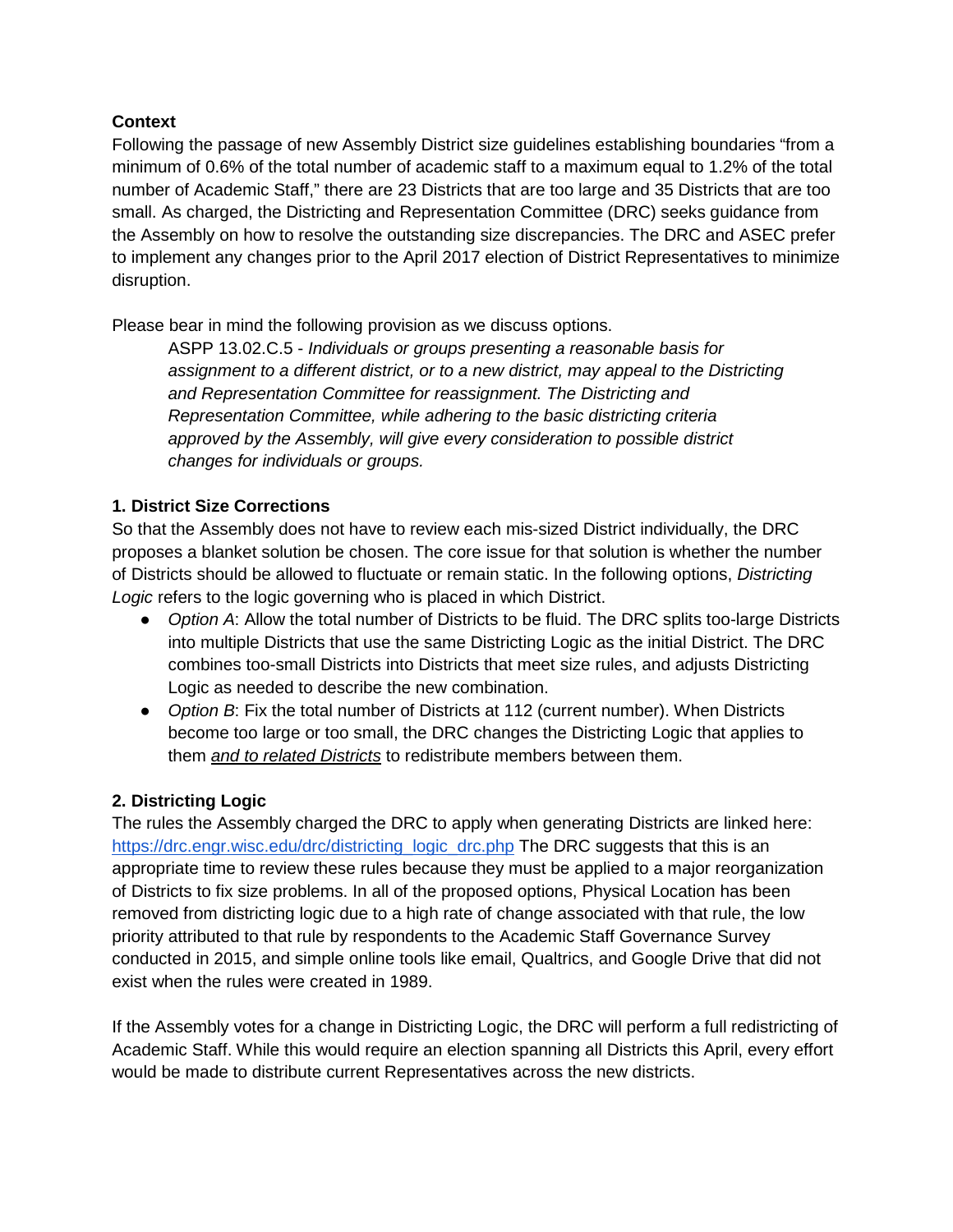The DRC proposes one of the following options be selected. Our best information about member preferences and our consultation with ASEC suggest Option 3. In addition, the DRC and ASEC also have a strong preference for a process that can be automated based on HRS data and can easily flex to accommodate any number of Academic Staff on campus.

- *Option 1*. Use only staff members' Divisions.
- *Option 2*. Use staff members' Division/Department and then Job Codes.
- *Option 3*. Use staff members' Job Codes and then Division/Department.
- *Option 4*. Use only staff members' Job Codes.

Note: Emeritus Faculty and Visiting Professors are titled as Academic Staff. They are currently given their own districts and do not engage in Academic Staff governance. The DRC suggests that this practice be continued because these Academic Staff do not align with other Districts' logic.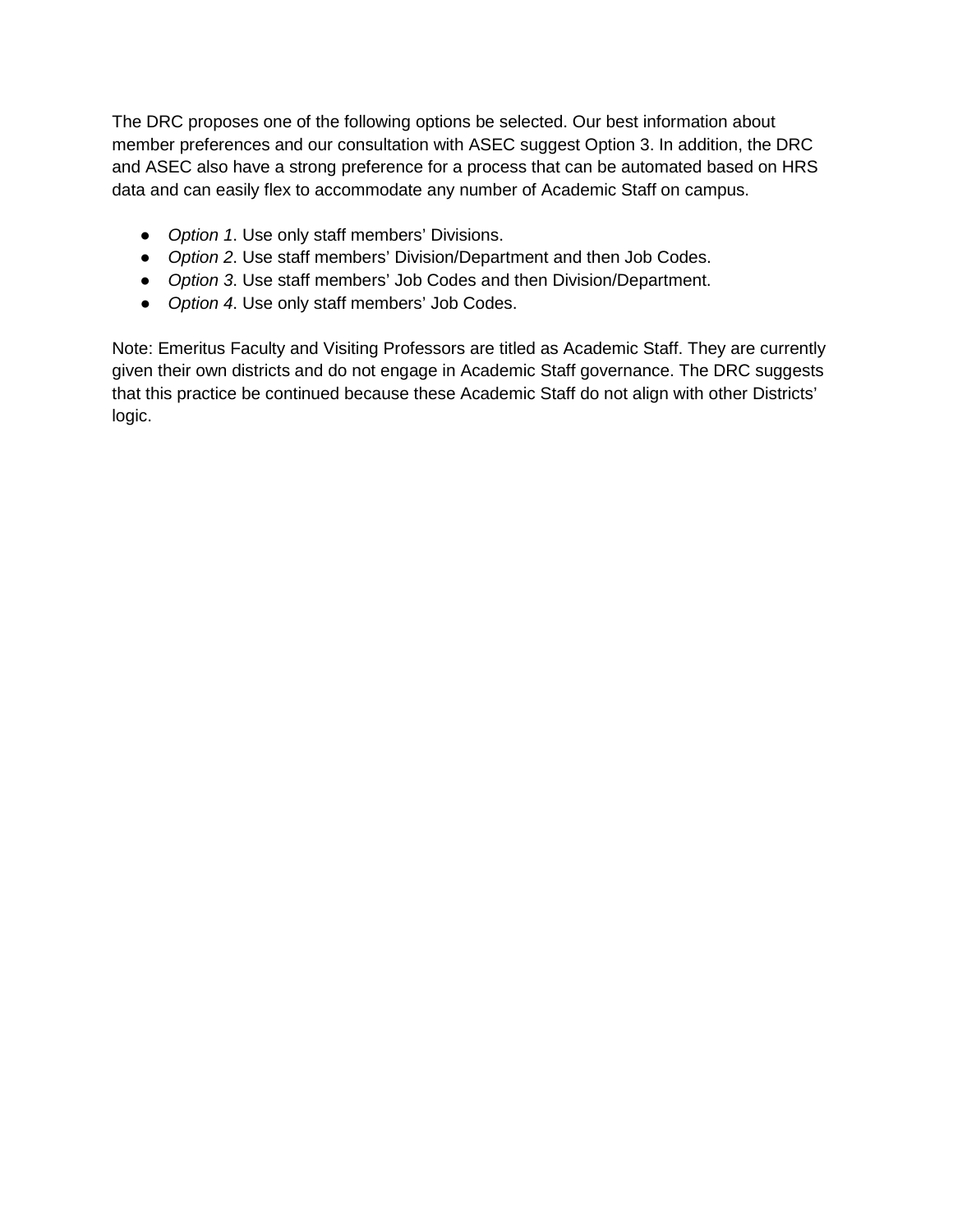### **This table shows the Number of Academic staff in each division by title type**

| <b>First Letter of Divisions</b> |                 |           |                                                            |    |    |                          |         |                 |                |     |                |           |     |     |                |                 |     |           |                     |             |    |      |                 |           |                 |    |                |                 |    |     |                |                                                       |                 | Grand |
|----------------------------------|-----------------|-----------|------------------------------------------------------------|----|----|--------------------------|---------|-----------------|----------------|-----|----------------|-----------|-----|-----|----------------|-----------------|-----|-----------|---------------------|-------------|----|------|-----------------|-----------|-----------------|----|----------------|-----------------|----|-----|----------------|-------------------------------------------------------|-----------------|-------|
| <b>Job Code</b>                  | A01             |           | A02  A03  A04  A05  A06  A07  A10  A12  A17  A18  A19  A27 |    |    |                          |         |                 |                |     |                |           |     | A34 |                |                 |     |           | A37 A40 A42 A45 A48 | A49 A52 A53 |    |      |                 |           |                 |    |                |                 |    |     |                | A54  A56  A57  A71  A77  A80  A85  A87  A88  A93  A96 |                 | Total |
| A                                |                 | 81        |                                                            |    |    |                          |         |                 |                |     |                |           |     |     |                |                 |     |           |                     |             |    |      |                 |           |                 |    |                |                 |    |     |                |                                                       |                 | 15    |
| B                                |                 |           |                                                            |    |    |                          |         |                 |                |     |                |           |     |     |                |                 |     |           |                     |             |    |      |                 |           |                 |    |                |                 |    |     |                |                                                       |                 |       |
| D                                |                 |           |                                                            |    |    |                          | 61      | 15 <sup>1</sup> | 89             | 83  |                | 119       | 25  |     | $\overline{3}$ |                 |     | 45        | 397                 |             | 8  | 1422 | 47              | 37        | 13 <sup>1</sup> |    |                |                 |    | 71  | 8              | 19                                                    |                 | 2471  |
|                                  |                 |           |                                                            |    |    |                          | 154     |                 |                | 93  |                | 115       |     | 285 |                | 12              |     |           | 130                 |             | 11 | 453  |                 | <b>16</b> |                 |    |                |                 |    | 34  |                |                                                       |                 | 1315  |
|                                  |                 |           |                                                            |    | 14 | 11                       |         |                 | 2              |     |                |           |     |     |                |                 | 14  |           |                     |             |    | 30   |                 |           |                 |    |                |                 |    |     |                |                                                       |                 | 83    |
|                                  |                 |           |                                                            |    |    |                          |         |                 |                |     |                |           |     |     |                |                 |     |           |                     |             |    |      |                 |           |                 |    |                |                 |    |     |                |                                                       |                 | 13    |
|                                  |                 |           |                                                            |    |    |                          |         |                 |                |     |                |           |     |     |                |                 |     |           |                     |             |    |      |                 |           |                 |    |                |                 |    |     |                |                                                       |                 | 18    |
| M                                |                 | <b>20</b> |                                                            |    |    | $\overline{\phantom{a}}$ | 4       |                 | 2 <sup>1</sup> |     |                |           |     | 13  | $\overline{3}$ |                 |     |           | 12                  |             |    | 26   |                 |           |                 | 12 |                |                 | 6  | 4   |                |                                                       | -61             | 129   |
| N                                |                 |           |                                                            | 11 |    |                          | q       |                 | 8              |     |                | <b>10</b> |     |     |                |                 | 8   |           | 30 <sub>1</sub>     |             |    | 14   |                 |           |                 |    |                |                 |    |     | $\overline{3}$ |                                                       |                 | 140   |
| D                                |                 | <b>10</b> |                                                            |    |    |                          | 62      |                 | 11             | 10  |                |           |     | 30  |                |                 | 21  |           | 21                  |             |    | 91   |                 |           |                 |    |                |                 | 22 |     |                |                                                       | 15              | 356   |
| R                                | 12 <sub>1</sub> | 114       |                                                            |    | 22 | 9                        | 41      | 17              | 19             | 71  | 21             | 49        | 13  | 121 | 27             |                 | 81  | <b>19</b> | 109                 | 87          | 27 | 357  |                 | 61        | 38              | 24 | $\overline{3}$ |                 |    | 14  |                | 13                                                    | 11              | 1341  |
|                                  |                 | 53        |                                                            |    | 11 | $111$                    | 91      |                 | 33             | 130 | 4 <sup>1</sup> | 56        | 40  | 137 |                |                 | 11  |           | 133                 | 23          | 24 | 257  | 14              |           | 8               | 25 |                |                 | -6 | 25  | 25             | 35 <sub>l</sub>                                       |                 | 1286  |
|                                  | 10 <sup>1</sup> | 64        |                                                            | 74 | 42 | 55                       | 140     | <b>20</b>       | 49             | 61  | 21             | 80        | 17  | 214 | 11             |                 | 19  | 13        | 170                 |             |    | 530  | 15 <sub>l</sub> | 26        | 31              | 81 |                |                 | 54 | 39  | $\overline{2}$ | 13                                                    | 16 <sup>1</sup> | 1807  |
| <b>Grand Total</b>               | <b>28</b>       | 278       | 24                                                         | 97 | 97 |                          | 192 562 | <b>591</b>      | 214            | 461 |                | 439       | 102 | 811 | 51             | 39 <sub>1</sub> | 155 |           | 92 1007 120         |             | 81 | 3186 | 90 <sub>1</sub> | <b>96</b> | 95              | 83 |                | 19 <sup>1</sup> | 95 | 198 | 41             | 94                                                    | 53              | 8975  |

# **Example Implementation of Option 2**

Too large groupings would be split into multiple districrts

multiple too small districts would be combined

63





**So: A48 would become 15 districts, grouped by title type While A01, A03, and A80 would combine into a single district**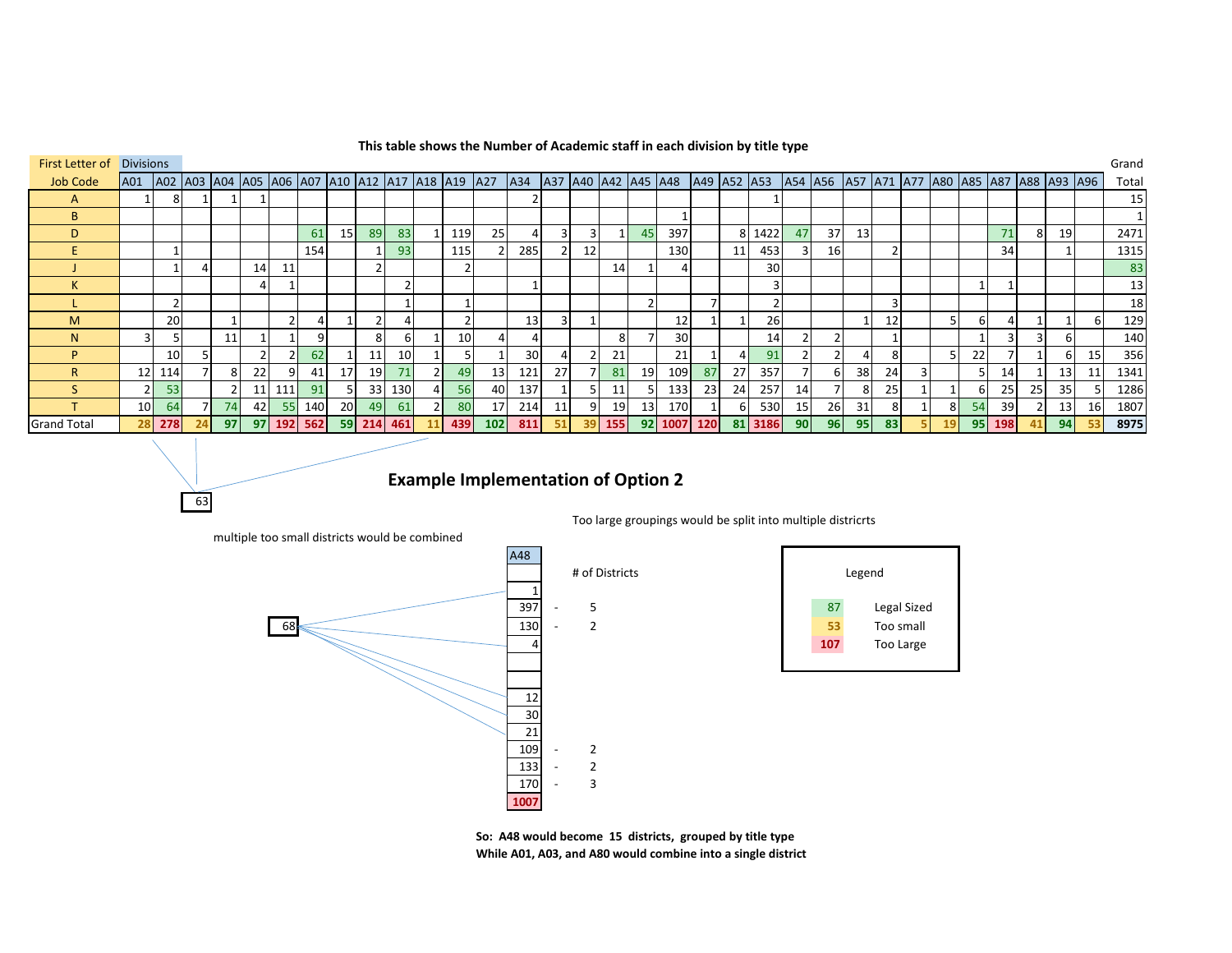| First Letter of    | <b>Divisions</b> |        |                                                                       |        |                 |          |     |                 |                 |     |    |                 |     |     |    |    |     |                 |                     |     |             |                 |                 |                                        |                 |    |    |    |              |    |             |                 | Grand           |
|--------------------|------------------|--------|-----------------------------------------------------------------------|--------|-----------------|----------|-----|-----------------|-----------------|-----|----|-----------------|-----|-----|----|----|-----|-----------------|---------------------|-----|-------------|-----------------|-----------------|----------------------------------------|-----------------|----|----|----|--------------|----|-------------|-----------------|-----------------|
| <b>Job Code</b>    | A01              |        | A02   A03   A04   A05   A06   A07   A10   A12   A17   A18   A19   A27 |        |                 |          |     |                 |                 |     |    |                 |     | A34 |    |    |     |                 | A37 A40 A42 A45 A48 |     | A49 A52 A53 |                 |                 | A54  A56  A57  A71  A77  A80  A85  A87 |                 |    |    |    |              |    | A88 A93 A96 |                 | Total           |
|                    |                  | 8      |                                                                       |        |                 |          |     |                 |                 |     |    |                 |     |     |    |    |     |                 |                     |     |             |                 |                 |                                        |                 |    |    |    |              |    |             |                 | 15              |
| <sub>B</sub>       |                  |        |                                                                       |        |                 |          |     |                 |                 |     |    |                 |     |     |    |    |     |                 |                     |     |             |                 |                 |                                        |                 |    |    |    |              |    |             |                 |                 |
| D.                 |                  |        |                                                                       |        |                 |          | 61  | 15 <sub>l</sub> | 89              | 83  |    | 119             | 25  |     | RГ | 3  |     | 57              | 397                 |     | 81          | 1422            | 59              | 37                                     | 13              |    |    |    | 71           | 8  | 19          |                 | 2471            |
|                    |                  |        |                                                                       |        |                 |          | 154 |                 |                 | 93  |    | 115             |     | 285 |    | 12 |     |                 | 130                 |     | 11          | 453             |                 | 16                                     |                 |    |    |    | 34           |    |             |                 | 1315            |
|                    |                  |        |                                                                       |        | 14              | 11       |     |                 |                 |     |    |                 |     |     |    |    | 14  |                 |                     |     |             | 30              |                 |                                        |                 |    |    |    |              |    |             |                 | 83              |
|                    |                  |        |                                                                       |        |                 |          |     |                 |                 |     |    |                 |     |     |    |    |     |                 |                     |     |             |                 |                 |                                        |                 |    |    |    |              |    |             |                 | 13              |
|                    |                  |        |                                                                       |        |                 |          |     |                 |                 |     |    |                 |     |     |    |    |     | $\overline{2}$  |                     |     |             |                 |                 |                                        |                 |    |    |    |              |    |             |                 | 18 <sub>1</sub> |
| M                  |                  | 20     |                                                                       |        |                 |          |     |                 | 2               | 4   |    |                 |     | 13  |    |    |     |                 | 12                  |     |             | <b>26</b>       |                 |                                        |                 | 12 |    | 6  | Δ            |    |             | 6 I             | 129             |
| N                  | $\overline{3}$   |        |                                                                       | 11     |                 |          | -9  |                 | 8               | 6   |    | 10 <sup>1</sup> | Δ   |     |    |    | 8   |                 | 30 <sup>1</sup>     |     |             | 14 <sub>1</sub> |                 |                                        |                 |    |    |    | $\mathbf{R}$ |    | 6           |                 | 140             |
|                    |                  | 10     |                                                                       |        |                 |          | 62  |                 | 11              | 10  |    |                 |     | 30  |    |    | 21  |                 | 21                  |     |             | 91              |                 |                                        |                 |    |    | 22 |              |    |             | 15              | 356             |
|                    |                  | 12 114 |                                                                       | 8      | 22              |          | 41  | 17              | 19              | 71  | 21 | 49              | 13  | 121 | 27 |    | 81  | 19              | 109                 | 87  | 27          | 357             |                 | 61                                     | 38 <sup>l</sup> | 24 |    |    | 14           |    | 13          | 11              | 1341            |
|                    | 2 <sub>1</sub>   | 53     |                                                                       | $\sim$ | 11              | 111      | 91  | 5               | 33 <sup>1</sup> | 130 | 41 | 56              | 40  | 137 |    |    | 11  | 5               | 133                 | 23  | 24          | 257             | 14              |                                        |                 | 25 |    | 6  | 25           | 25 | 35          |                 | 1286            |
|                    | 10 <sup>1</sup>  | 64     |                                                                       | 74     | 42 <sub>1</sub> | 55       | 140 | 20 <sub>l</sub> | 49              | 61  |    | 80              | 17  | 214 | 11 | 9  | 19  | 13              | 170                 |     | h           | 530             | 15 <sub>l</sub> | 26                                     | 31              |    | 8  | 54 | 39           |    | 13          | 16              | 1807            |
| <b>Grand Total</b> |                  | 28 278 | 24                                                                    | 97     |                 | $97$ 192 | 562 | 59              | 214             | 461 |    | 439             | 102 | 811 | 51 | 39 | 155 | 92 <sub>1</sub> | 1007                | 120 | 81          | 3186            | 90 <sub>1</sub> | <b>96</b>                              | 95              | 83 | 19 | 95 | 198          | 41 | 94          | 53 <sub>1</sub> | 8975            |

### **This table shows the Number of Academic staff in each division by title type**



**So: JobCode D (instructors) would become 28 districts, grouped by division While A01, A03, and A80 would combine into a single district**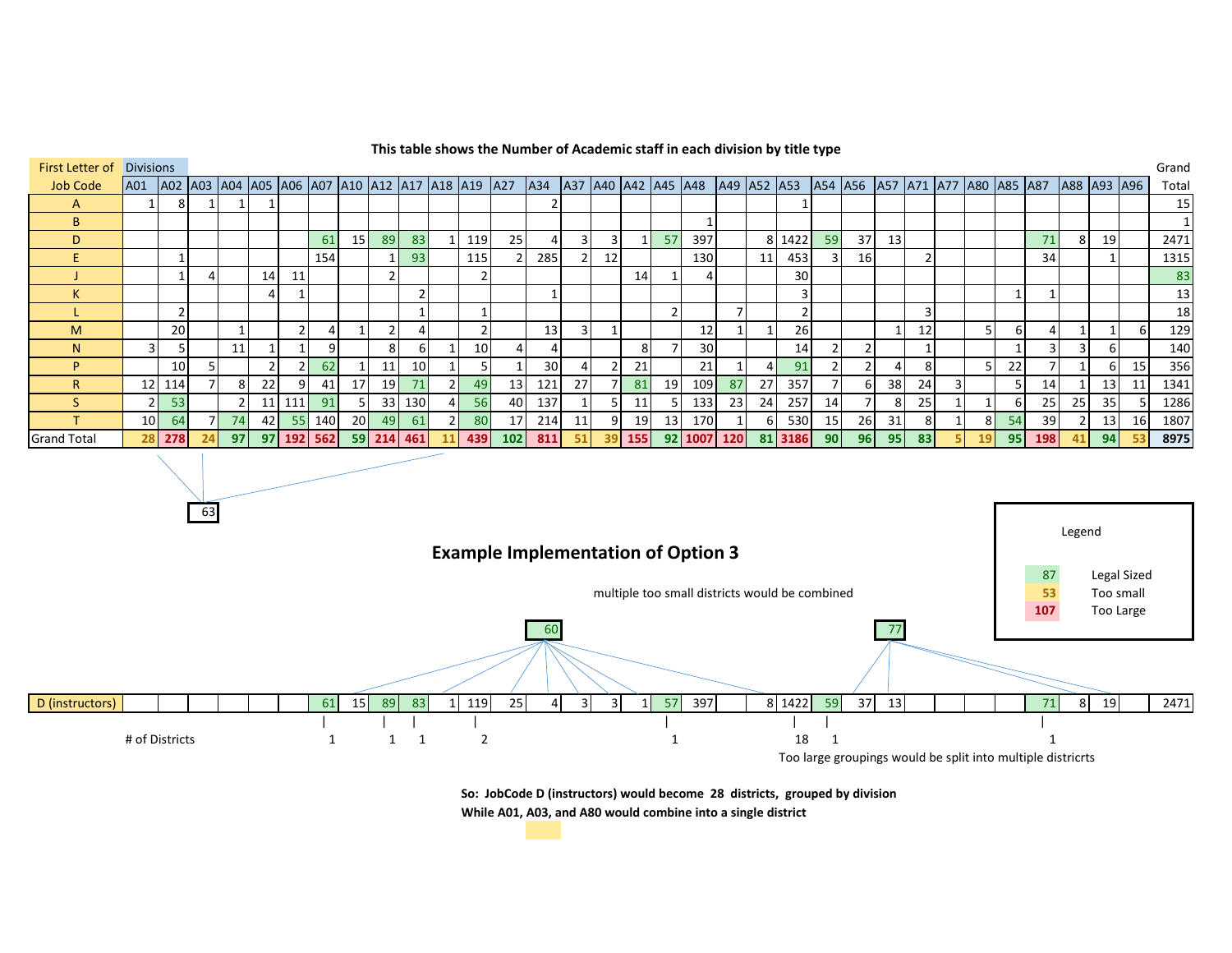### **First Letter of Title Codes**

Deans (requires fac appointment so governance through faculty)

## **B**

Academic Program Director (requires fac appointment so governance through faculty)

Adjunct Prof **Director, Computer Services** Clinical Adjunct Prof Director, Continuing Ed Clinical Prof **Director**, Counseling Serv Faculty Assistant **Example 26 Tangle 20 According Services** Director, Dining Services Faculty Associate **Director**, Financial Aid Instrumentation Innovator-Instruction Director, Internal Audit Lecturer Prof CHS **L** Prof Emeritus Director, Human Resources Prof L/I Director, Library Prof Mil Sci Director, Media Development Visiting Lecturer **Nightlands** Director, New Student Services Visiting Prof **Director**, Physical Plant

Instrumentation Innovator-Research Director, Public Information Research Animal Vet **Director**, Publications Researcher **Director, Purchasing** Scientist Visiting Scientist **M**

Bursar **Director**, Unspecified Controller Director, Vet Med Teaching Hospital Dean of Students Depty, Assoc, Assis Dir, Athletics **N** Director, Academic Advising and an administrative Officer Director, Academic Computing Services Artist In Residence Director, Academic Personnel **Assistant Dean** Director, Administrative Computing Services Associate Dean Director, Admissions Coach Director, Affirmative Action Consultant Director, Auxiliary Operations **Director, Athletics** Director, Budget Director, Pharmacy-Internship Director, Business Services **Director**, State Lab of Hygiene

## **A J (Continued)** Registrar

State Cartographer

## **K**

Director, Career Planning & Placement **D** Director, Child Care

Director, Planning and Construction **E** Director, Protective Services

Director, Student Services **J** Director, University Housing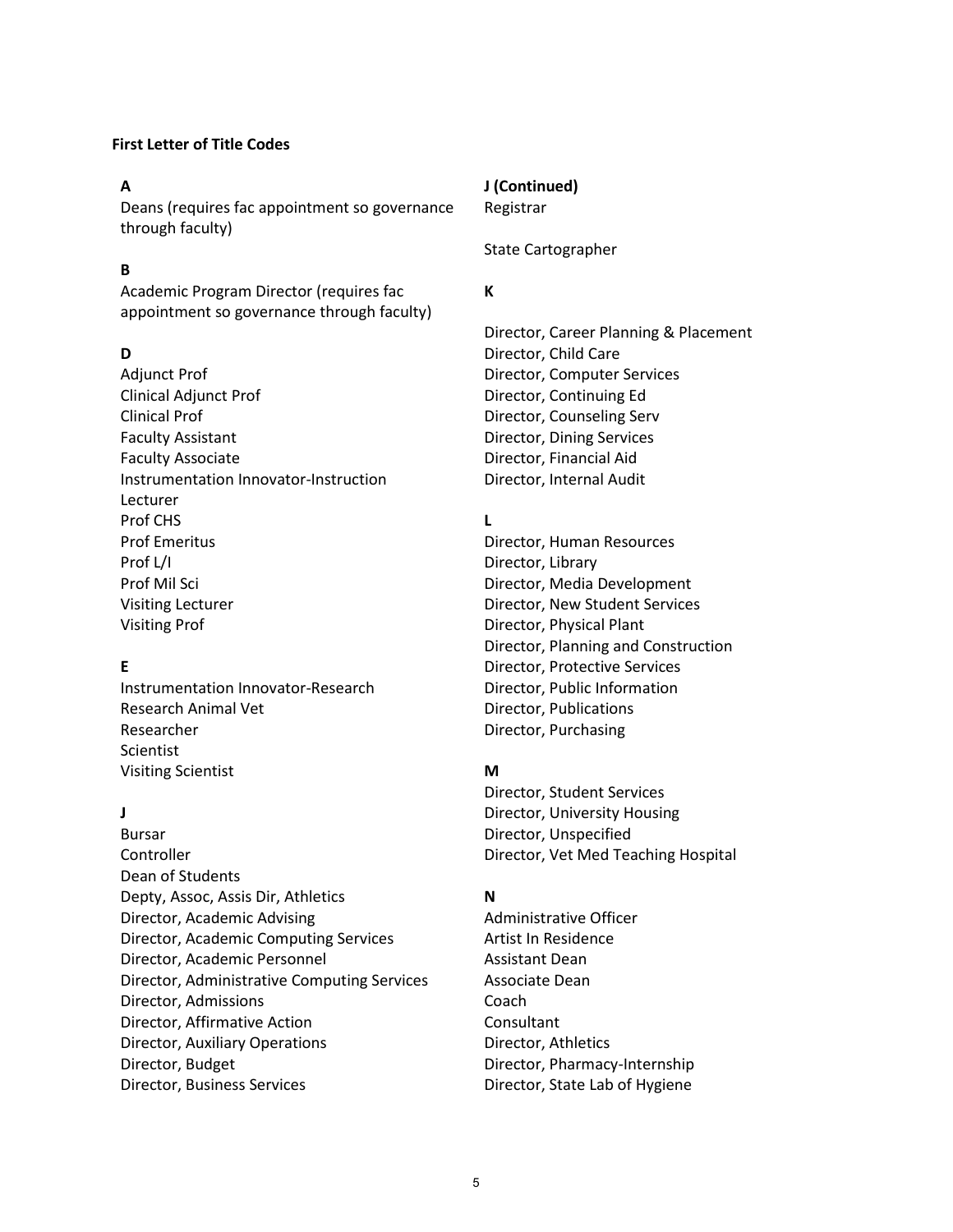Academic Archivist **Facilities Planning Specialist** Facilities Planning Specialist Administrative Program Manager Geological Survey Specialist Athletic Trainer **Health Technologist** (all) Development Program Manager **Human Resources Specialist** Financial Program Manager **Information Manager** Information Manager Instructional Program Manager **Information Processing Consultant** Instrument Shop Manager **Information Specialist** Lab Manager **Information Technology-Architect** Lab Physical Plant Program Manager **Institutional Planner** Research Program Manager **Instructional Specialist** Student Services Program Manager **Instrumentation Specialist** University Dining Manager **Instrumentation Technologist** 

Academic Curator **Medical Technologist** Medical Technologist Academic Librarian Microbiologist Academic Planner Network Specialist Accountant **Accountant Accountant Accountant Outreach Specialist** Administrative Program Specialist Administrative Specialist **T** Advisor Policy and Planning Analyst Artist Preceptor Auditor **Auditor** Procurement Specialist Benefits Specialist **Programmer Analyst** Programmer Analyst Broadcasting Specialist **Psychologist** Psychologist Budget Planner **Recreation Specialist** Recreation Specialist Building/Grounds Superintendent Rehabilitation Specialist Cartographer **Research Specialist** Chemist **Chemist Residence Hall Manager Residence Hall Manager** Clinical Anesthestist, Audiologist, etc.... Risk Management Specialist Counselor **Special Assistant** Custodial Services Specialist Special Librarian Cytotechnologist **Student Services Coord** Student Services Coord Database Administrator Student Services Spec Development Skills Specialist Systems Programmer Development Specialist Trades Superintendent Executive Chef **Executive Chef Executive Chef Executive** Chef **Executive** Chef **Executive** Chef **EXECUTIVE CON** Editor University Relations Specialist Environmental Health Specialist Veterinarian Specialist

### **S**

Facilities Architect Facilities Engineer

### **P S (Continued)**

Outreach Program Manager **Information Technology-Strategic Consultant** Marketing Specialist **R** Media Specialist

Waste Management Specialist